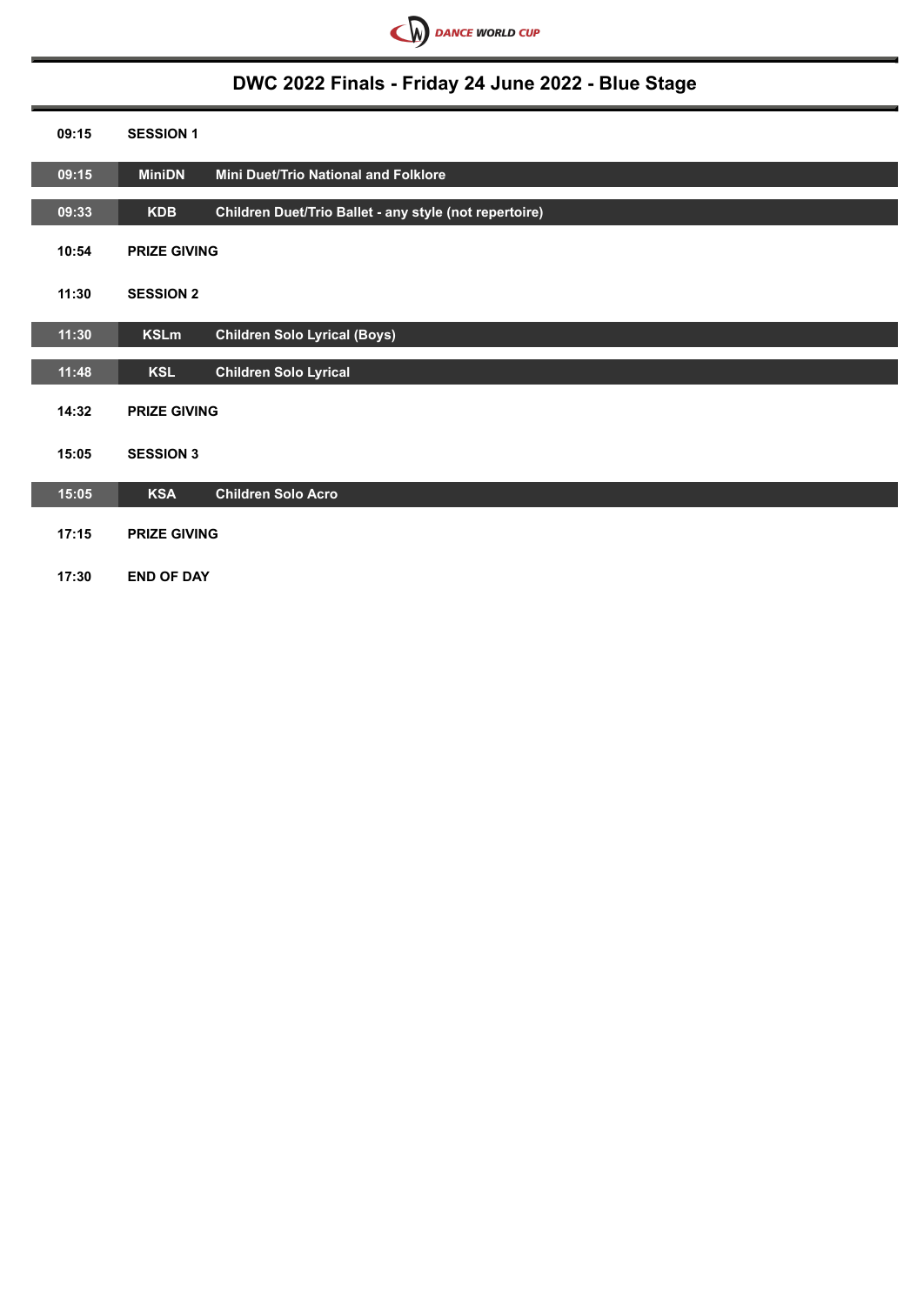

## **DWC 2022 Finals - Saturday 25 June 2022 - Blue Stage**

| 09:15 | <b>SESSION 1</b>    |                                                                                                       |
|-------|---------------------|-------------------------------------------------------------------------------------------------------|
| 09:15 | <b>KSE</b>          | <b>Children Solo Contemporary</b>                                                                     |
| 12:03 | <b>KSEm</b>         | <b>Children Solo Contemporary (Boys)</b>                                                              |
| 12:26 | <b>PRIZE GIVING</b> |                                                                                                       |
| 13:00 | <b>SESSION 2</b>    |                                                                                                       |
| 13:00 | <b>KSB</b>          | Children Solo Ballet - any style (not repertoire) (age 10 - 12 years)                                 |
| 14:32 | <b>KSBRm</b>        | <b>Children Solo Ballet Repertoire (Boys)</b>                                                         |
| 14:46 | <b>KSPBR</b>        | Children Solo Ballet Repertoire with pointe shoes (age 12 - 13 only)                                  |
| 16:19 | <b>PRIZE GIVING</b> |                                                                                                       |
| 16:55 | <b>SESSION 3</b>    |                                                                                                       |
| 16:55 | <b>KSWm</b>         | <b>Children Solo Show Dance (Boys)</b>                                                                |
| 17:13 | <b>KSW</b>          | <b>Children Solo Show Dance</b>                                                                       |
| 19:15 | <b>PRIZE GIVING</b> |                                                                                                       |
| 19:50 | <b>SESSION 4</b>    |                                                                                                       |
| 19:50 | <b>KSBm</b>         | Children Solo Ballet (Boys) - any style (not repertoire)                                              |
| 19:59 | <b>KSPB</b>         | Children Solo Ballet - any style (not repertoire) with pointe shoes optional (age 12 - 13 years only) |
| 20:57 | <b>PRIZE GIVING</b> |                                                                                                       |
| 21:15 | <b>END OF DAY</b>   |                                                                                                       |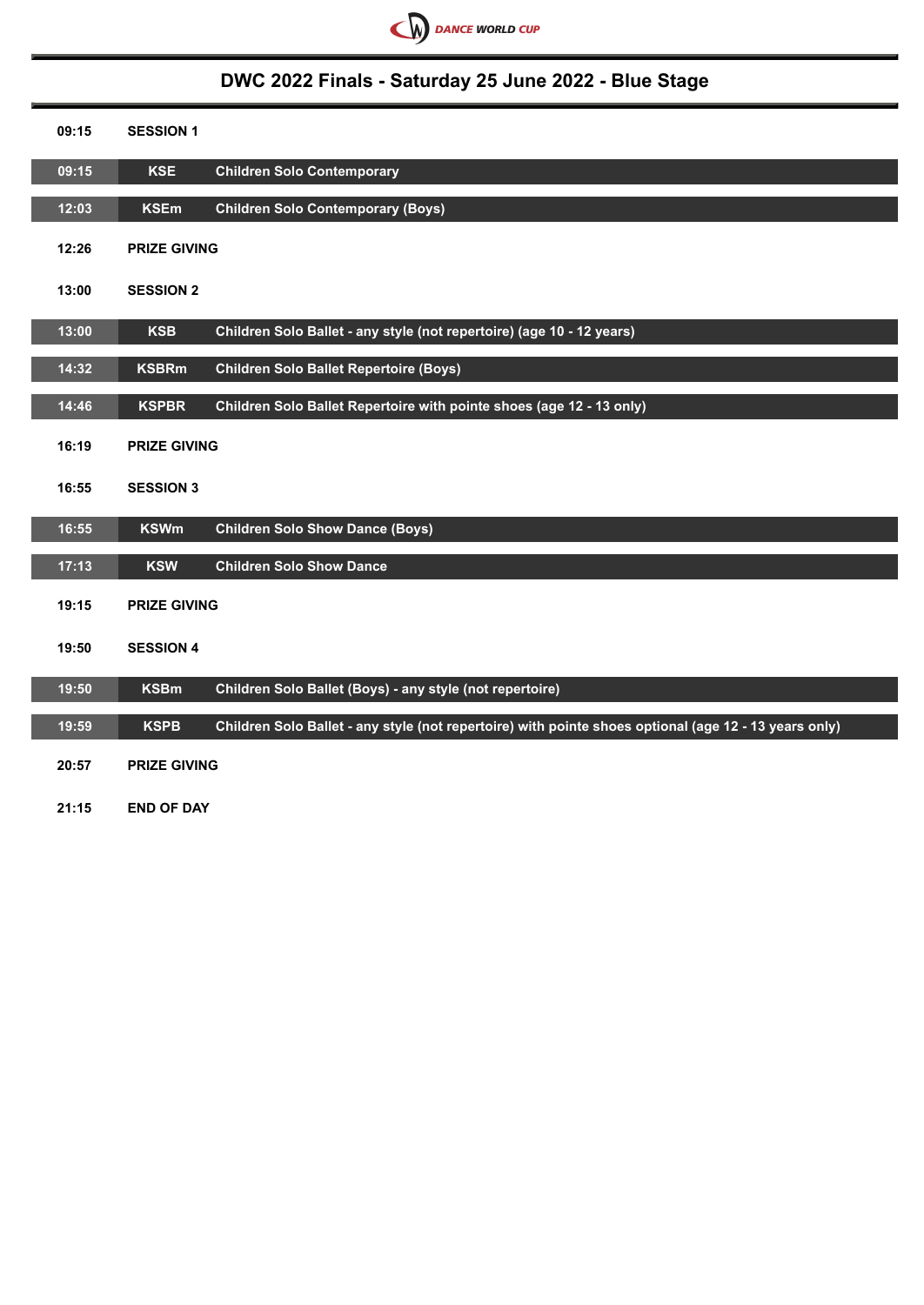

## **DWC 2022 Finals - Sunday 26 June 2022 - Blue Stage**

| 09:15 | <b>SESSION 1</b>    |                                                 |
|-------|---------------------|-------------------------------------------------|
| 09:15 | <b>MiniSN</b>       | <b>Mini Solo National and Folklore</b>          |
| 10:02 | <b>KDN</b>          | <b>Children Duet/Trio National and Folklore</b> |
| 10:38 | <b>PRIZE GIVING</b> |                                                 |
| 11:15 | <b>SESSION 2</b>    |                                                 |
| 11:15 | <b>MiniQB</b>       | Mini Quartet Ballet - any style                 |
| 11:40 | <b>MiniSBm</b>      | Mini Solo Ballet - any style (Boys)             |
| 12:04 | <b>MiniSB</b>       | Mini Solo Ballet - any style                    |
| 13:37 | <b>PRIZE GIVING</b> |                                                 |
| 14:10 | <b>SESSION 3</b>    |                                                 |
| 14:10 | <b>MiniSLm</b>      | Mini Solo Lyrical and Contemporary (Boys)       |
| 14:34 | <b>MiniSL</b>       | Mini Solo Lyrical and Contemporary              |
| 16:54 | <b>PRIZE GIVING</b> |                                                 |
| 17:30 | <b>SESSION 4</b>    |                                                 |
| 17:30 | <b>MiniDB</b>       | Mini Duet/Trio Ballet - any style               |
| 18:10 | <b>KQB</b>          | <b>Children Quartet Ballet - any style</b>      |
| 19:00 | <b>PRIZE GIVING</b> |                                                 |
| 19:35 | <b>SESSION 5</b>    |                                                 |
| 19:35 | <b>KDW</b>          | <b>Children Duet/Trio Jazz and Show Dance</b>   |
| 20:58 | <b>PRIZE GIVING</b> |                                                 |
| 21:15 | <b>END OF DAY</b>   |                                                 |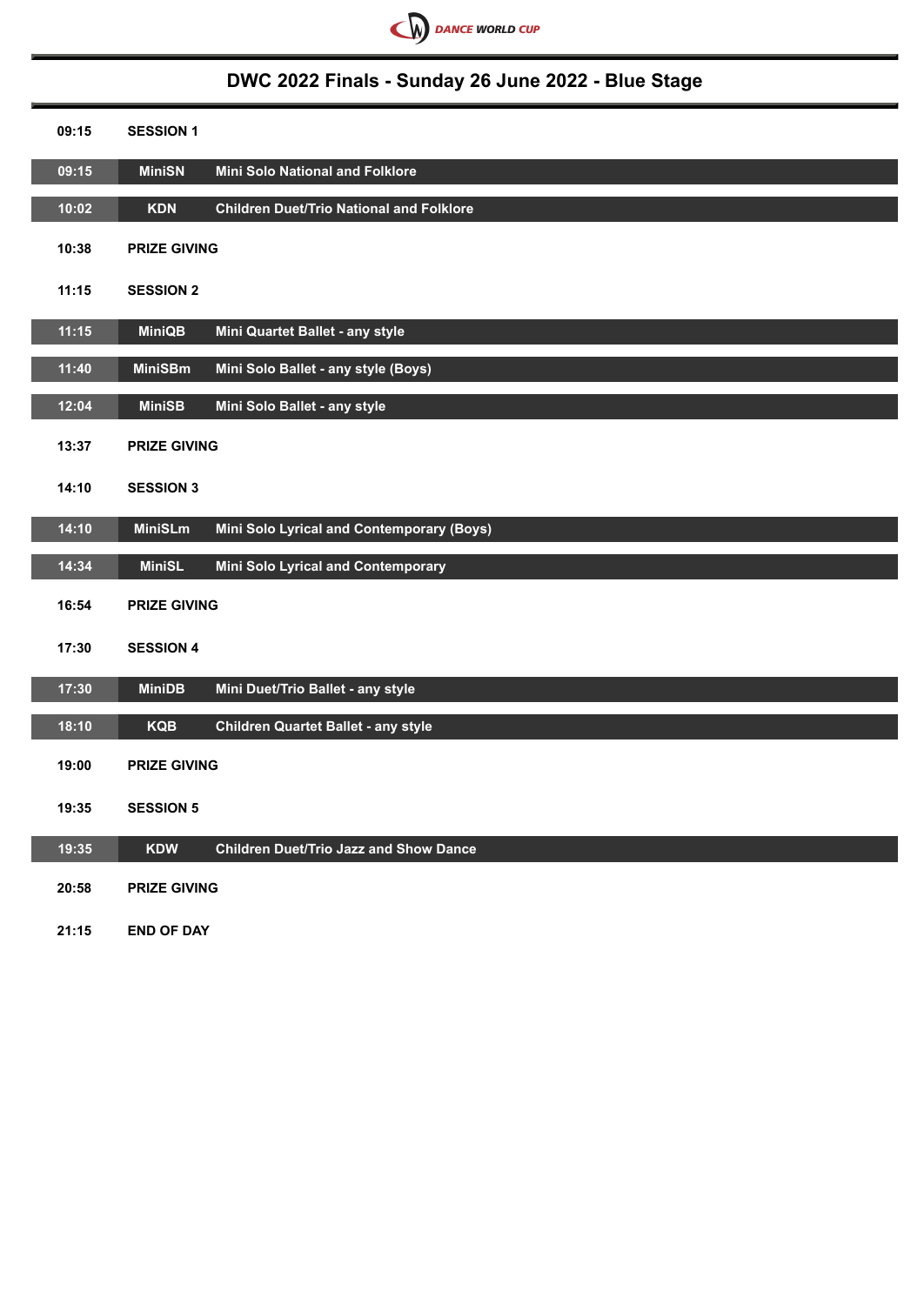

# **DWC 2022 Finals - Monday 27 June 2022 - Blue Stage**

| 09:15 | <b>SESSION 1</b>    |                                                                                      |
|-------|---------------------|--------------------------------------------------------------------------------------|
| 09:15 | <b>KDL</b>          | <b>Children Duet/Trio Lyrical and Contemporary</b>                                   |
| 11:12 | <b>PRIZE GIVING</b> |                                                                                      |
| 11:40 | <b>SESSION 2</b>    |                                                                                      |
| 11:40 | <b>MiniDL</b>       | Mini Duet/Trio Lyrical and Contemporary                                              |
| 12:18 | <b>KSN</b>          | <b>Children Solo National and Folklore</b>                                           |
| 13:25 | <b>PRIZE GIVING</b> |                                                                                      |
| 13:55 | <b>SESSION 3</b>    |                                                                                      |
| 13:55 | <b>KSH</b>          | <b>Children Solo Street Dance</b>                                                    |
| 15:28 | <b>PRIZE GIVING</b> |                                                                                      |
| 16:00 | <b>SESSION 4</b>    |                                                                                      |
| 16:00 | <b>MiniSA</b>       | <b>Mini Solo Acro</b>                                                                |
| 17:07 | <b>KDA</b>          | <b>Children Duet/Trio Acro</b>                                                       |
| 18:15 | <b>PRIZE GIVING</b> |                                                                                      |
| 19:00 |                     | GRAND FINALS - TOP 10 PLACES FOR KSPBR, KSB, KSZ, KSA, KSE, KSL & KSW COMPETE AGAIN. |
| 22:00 | <b>END OF DAY</b>   |                                                                                      |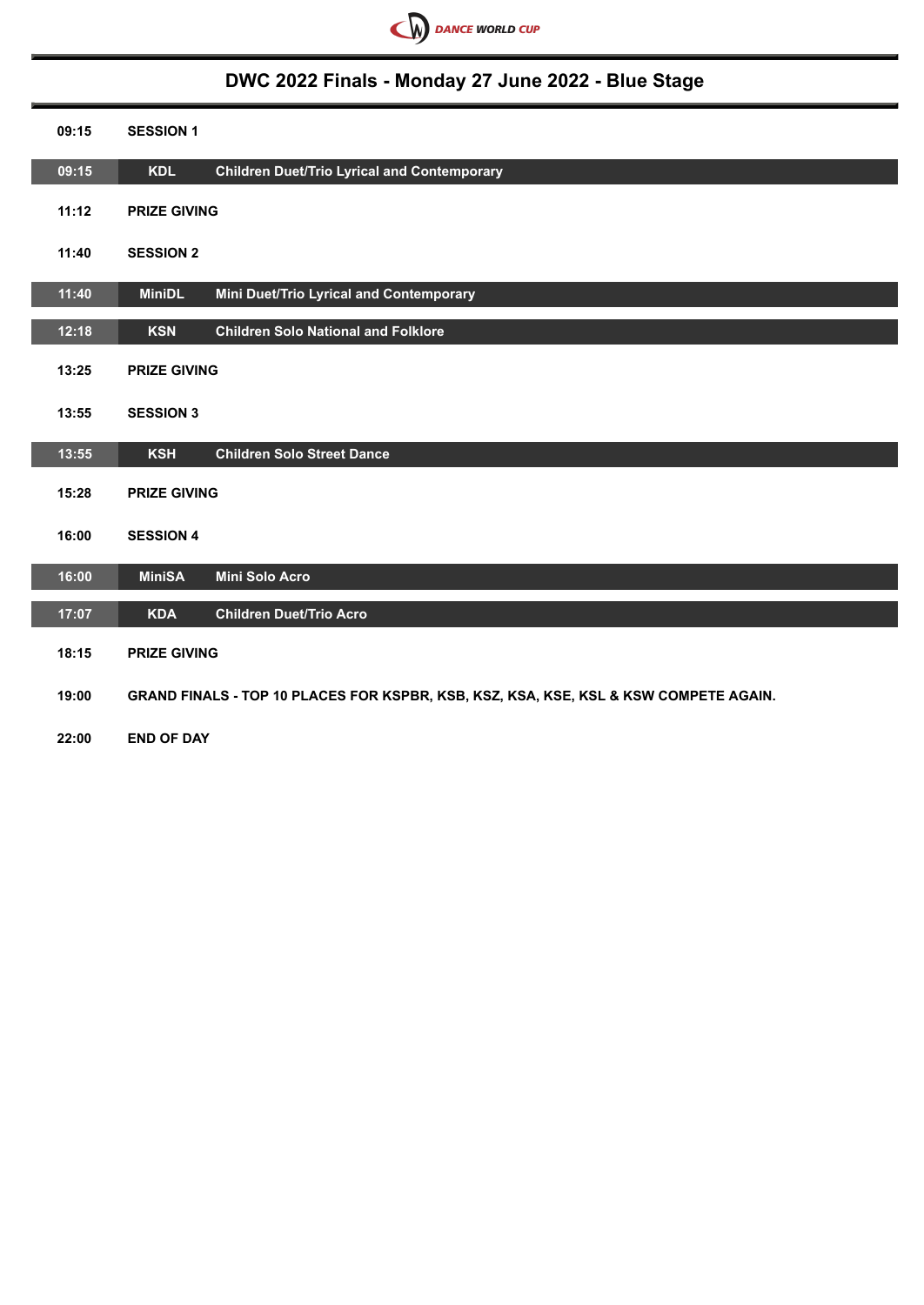

## **DWC 2022 Finals - Tuesday 28 June 2022 - Blue Stage**

| 09:15 | <b>SESSION 1</b>    |                                             |
|-------|---------------------|---------------------------------------------|
| 09:15 | <b>JSA</b>          | Junior Solo Acro                            |
| 10:45 | <b>SnDA</b>         | <b>Senior Duet/Trio Acro</b>                |
| 10:50 | <b>JDA</b>          | Junior Duet/Trio Acro                       |
| 12:04 | <b>SnSA</b>         | <b>Senior Solo Acro</b>                     |
| 12:20 | <b>PRIZE GIVING</b> |                                             |
| 12:55 | <b>SESSION 2</b>    |                                             |
| 12:55 | <b>JSLm</b>         | <b>Junior Solo Lyrical (Boys)</b>           |
| 13:15 | <b>JSL</b>          | <b>Junior Solo Lyrical</b>                  |
| 16:22 | <b>PRIZE GIVING</b> |                                             |
| 17:10 | <b>SESSION 3</b>    |                                             |
| 17:10 | <b>JSZm</b>         | <b>Junior Solo Jazz (Boys)</b>              |
| 17:30 | <b>SnSW</b>         | <b>Senior Solo Show Dance</b>               |
| 18:20 | <b>SnSWm</b>        | <b>Senior Solo Show Dance (Boys)</b>        |
| 18:24 | <b>SnDW</b>         | <b>Senior Duet/Trio Jazz and Show Dance</b> |
| 19:08 | <b>PRIZE GIVING</b> |                                             |
| 19:30 | <b>END OF DAY</b>   |                                             |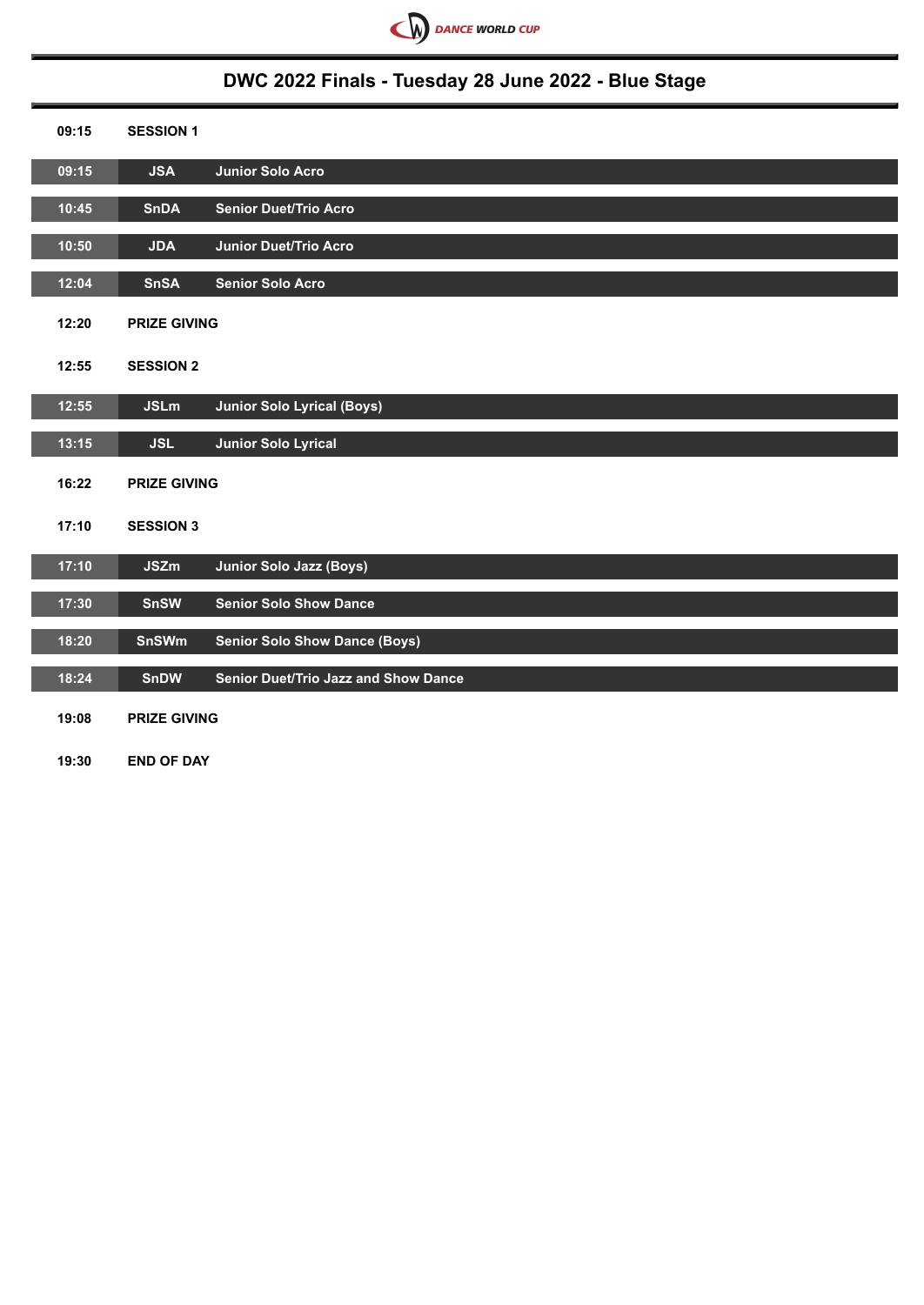

## **DWC 2022 Finals - Wednesday 29 June 2022 - Blue Stage**

| 09:15 | <b>SESSION 1</b>                                                      |
|-------|-----------------------------------------------------------------------|
| 09:15 | <b>JSZ</b><br><b>Junior Solo Jazz</b>                                 |
| 11:32 | <b>PRIZE GIVING</b>                                                   |
| 12:00 | <b>SESSION 2</b>                                                      |
| 12:00 | <b>JSEm</b><br><b>Junior Solo Contemporary (Boys)</b>                 |
| 12:31 | <b>JSE</b><br><b>Junior Solo Contemporary</b>                         |
| 15:36 | <b>PRIZE GIVING</b>                                                   |
| 16:25 | <b>SESSION 3</b>                                                      |
| 16:25 | Junior Solo Ballet - any style (not repertoire)<br><b>JSB</b>         |
| 18:02 | Junior Solo Ballet (Boys) - any style (not repertoire)<br><b>JSBm</b> |
| 18:13 | <b>JQB</b><br><b>Junior Quartet Ballet</b>                            |
| 19:11 | <b>PRIZE GIVING</b>                                                   |
| 19:45 | <b>SESSION 4</b>                                                      |
| 19:45 | <b>Junior Duet/Trio Jazz and Show Dance</b><br><b>JDW</b>             |
| 22:11 | <b>PRIZE GIVING</b>                                                   |
| 22:30 | <b>END OF DAY</b>                                                     |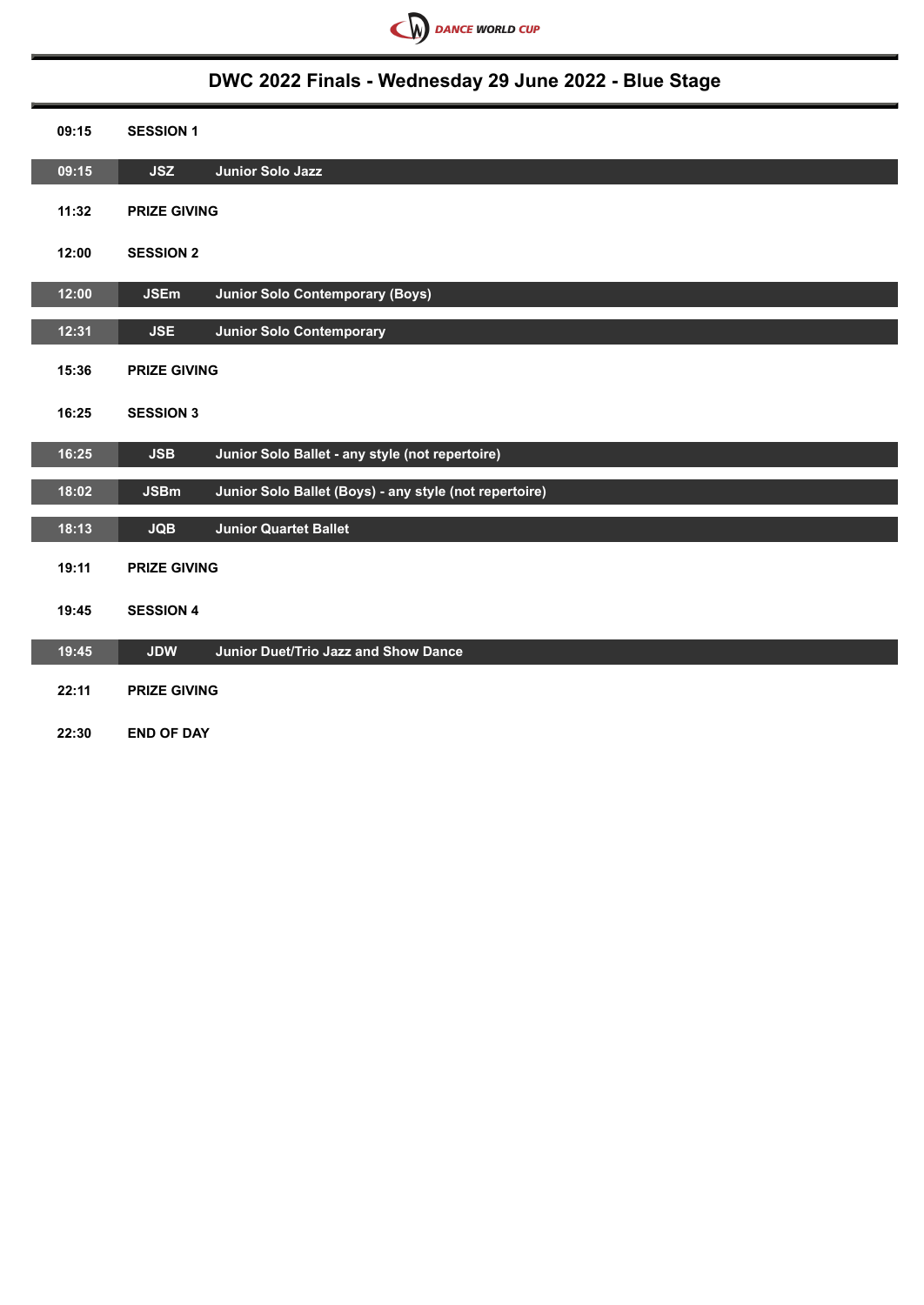

## **DWC 2022 Finals - Thursday 30 June 2022 - Blue Stage**

| 09:15 | <b>SESSION 1</b>    |                                                      |
|-------|---------------------|------------------------------------------------------|
| 09:15 | <b>JSW</b>          | <b>Junior Solo Show Dance</b>                        |
| 11:23 | <b>JSWm</b>         | <b>Junior Solo Show Dance (Boys)</b>                 |
| 11:41 | <b>PRIZE GIVING</b> |                                                      |
| 12:10 | <b>SESSION 2</b>    |                                                      |
| 12:10 | <b>JSN</b>          | <b>Junior Solo National and Folklore</b>             |
| 13:11 | <b>SnSN</b>         | <b>Senior Solo National and Folklore</b>             |
| 13:33 | <b>PRIZE GIVING</b> |                                                      |
| 14:05 | <b>SESSION 3</b>    |                                                      |
| 14:05 | <b>JSH</b>          | <b>Junior Solo Street Dance</b>                      |
| 15:13 | <b>SnSH</b>         | <b>Senior Solo Street Dance</b>                      |
| 16:00 | <b>SnSC</b>         | <b>Senior Solo Commercial</b>                        |
| 16:25 | <b>PRIZE GIVING</b> |                                                      |
| 17:10 | <b>SESSION 4</b>    |                                                      |
| 17:10 | <b>SnSB</b>         | Senior Solo Ballet - any style (not repertoire)      |
| 17:32 | <b>JDB</b>          | Junior Duet/Trio Ballet - any style (not repertoire) |
| 18:33 | <b>SnDB</b>         | Senior Duet/Trio Ballet - any style (not repertoire) |
| 18:41 | <b>PRIZE GIVING</b> |                                                      |
| 19:15 | <b>SESSION 5</b>    |                                                      |
| 19:15 | <b>JDL</b>          | Junior Duet/Trio Lyrical and Contemporary            |
| 22:14 | <b>PRIZE GIVING</b> |                                                      |
| 22:30 | <b>END OF DAY</b>   |                                                      |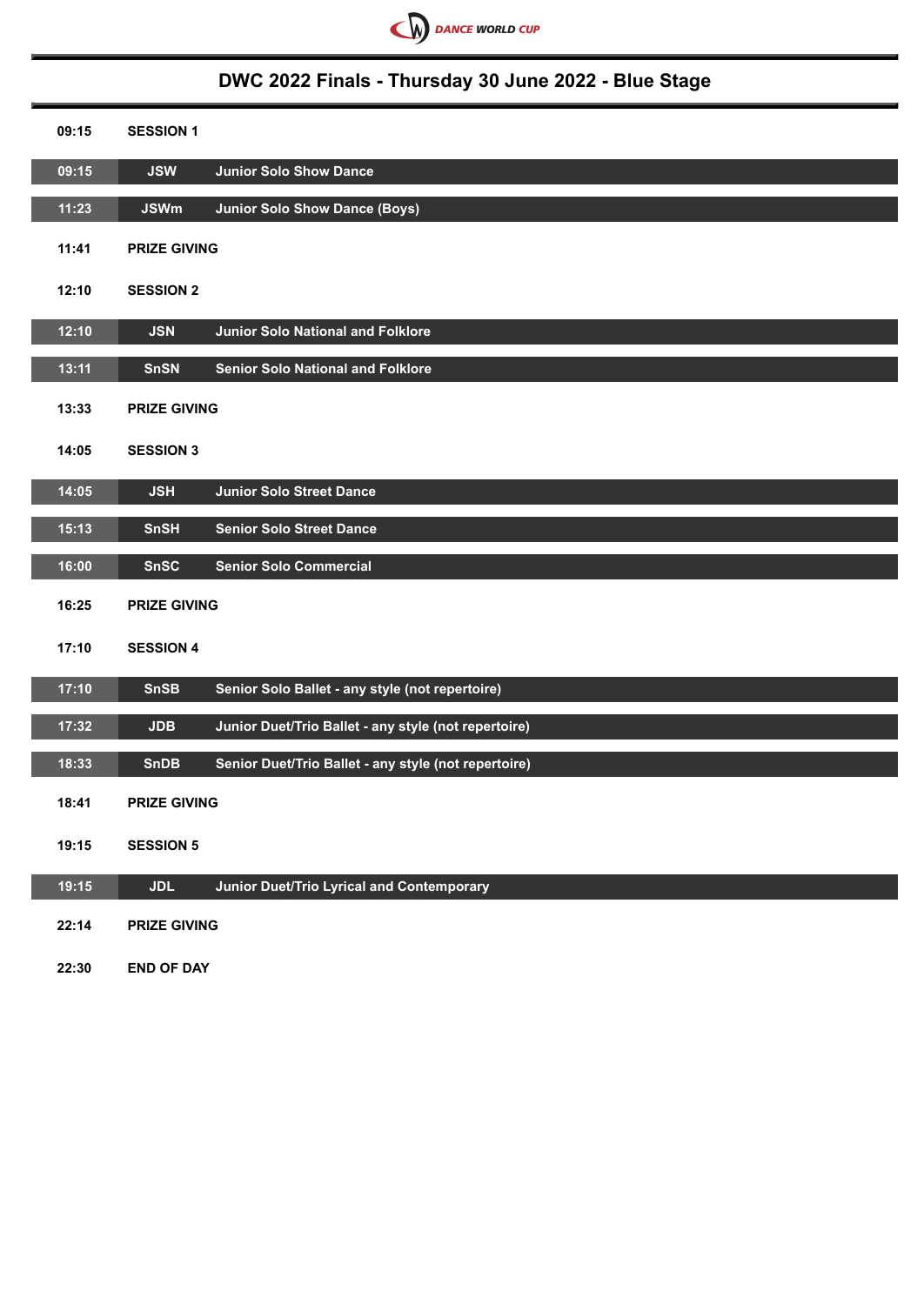

# **DWC 2022 Finals - Friday 01 July 2022 - Blue Stage**

| 09:15 | <b>SESSION 1</b>                                                   |
|-------|--------------------------------------------------------------------|
| 09:15 | SnSLm<br><b>Senior Solo Lyrical (Boys)</b>                         |
| 09:26 | <b>Senior Solo Lyrical</b><br>SnSL                                 |
| 10:58 | <b>Senior Duet/Trio Lyrical and Contemporary</b><br><b>SnDL</b>    |
| 12:23 | <b>PRIZE GIVING</b>                                                |
| 13:00 | <b>SESSION 2</b>                                                   |
| 13:00 | SnSZm<br>Senior Solo Jazz (Boys)                                   |
| 13:05 | SnSZ<br><b>Senior Solo Jazz</b>                                    |
| 13:59 | <b>PRIZE GIVING</b>                                                |
| 14:30 | <b>SESSION 3</b>                                                   |
| 14:30 | <b>SnSEm</b><br><b>Senior Solo Contemporary (Boys)</b>             |
| 14:48 | <b>SnSE</b><br><b>Senior Solo Contemporary</b>                     |
| 16:47 | <b>PRIZE GIVING</b>                                                |
| 17:30 | <b>SESSION 4</b>                                                   |
| 17:30 | <b>Senior Duet/Trio National and Folklore</b><br><b>SnDN</b>       |
| 17:47 | <b>JDN</b><br><b>Junior Duet/Trio National and Folklore</b>        |
| 18:31 | <b>PRIZE GIVING</b>                                                |
| 19:00 | <b>SESSION 5</b>                                                   |
| 19:00 | <b>Junior Solo Commercial</b><br><b>JSC</b>                        |
| 19:49 | <b>Senior Duet/Trio Street Dance and Commercial</b><br><b>SnDH</b> |
| 20:44 | Junior Duet/Trio Street Dance and Commercial<br><b>JDH</b>         |
| 21:56 | <b>PRIZE GIVING</b>                                                |

**22:15 END OF DAY**